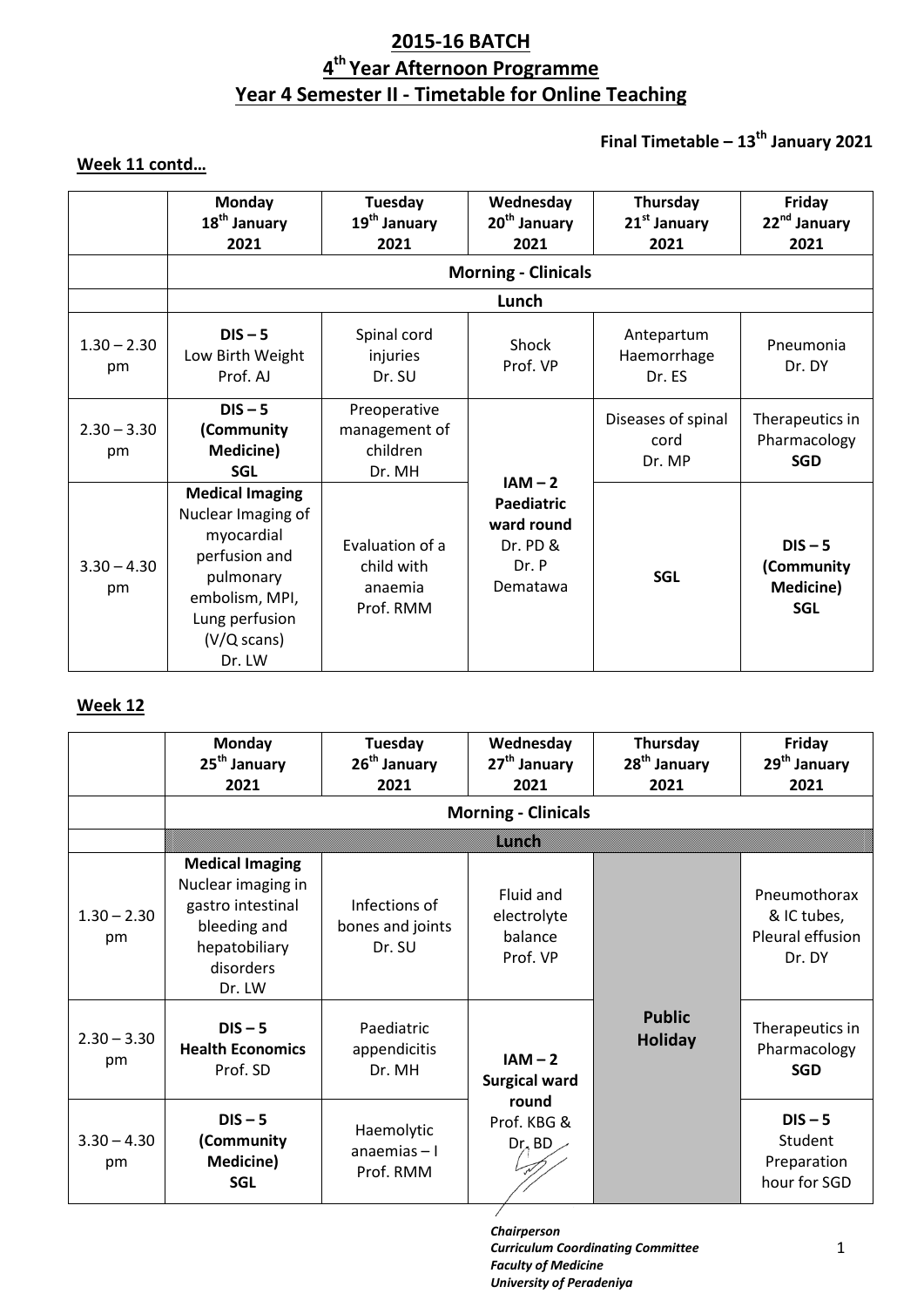# **Week 13**

|                     | <b>Monday</b><br>01 <sup>st</sup> February<br>2021                                        | Tuesday<br>02 <sup>nd</sup> February<br>2021       | Wednesday<br>03 <sup>rd</sup> February<br>2021                  | Thursday<br>04 <sup>th</sup> February<br>2021 | Friday<br>05 <sup>th</sup> February<br>2021                            |
|---------------------|-------------------------------------------------------------------------------------------|----------------------------------------------------|-----------------------------------------------------------------|-----------------------------------------------|------------------------------------------------------------------------|
|                     |                                                                                           |                                                    | <b>Morning - Clinicals</b>                                      |                                               |                                                                        |
|                     |                                                                                           |                                                    | mm                                                              |                                               |                                                                        |
| $1.30 - 2.30$<br>pm | $DIS - 5$<br>Epidemiology<br><b>SGD</b><br>Prof. PVRK/<br>All Community<br>Medicine staff | Back pain<br>Dr. SU                                | Intra venous<br>fluids &<br>Parenteral<br>nutrition<br>Dr. SW   |                                               | Pulmonary sepsis<br>- empyema,<br>abscess,<br>bronchiectasis<br>Dr. DY |
| $2.30 - 3.30$<br>pm | $DIS - 5$<br>(Community<br>Medicine)<br><b>SGL</b>                                        | Intestinal<br>obstruction in<br>children<br>Dr. MH | $IAM - 2$<br><b>Medical ward</b><br>round<br>Dr. MP &<br>Dr. CD | <b>Public</b><br><b>Holiday</b>               | Therapeutics in<br>Pharmacology<br><b>SGD</b>                          |
| $3.30 - 4.30$<br>pm | <b>Medical Imaging</b><br>Tutorials in<br><b>Nuclear Medicine</b><br>Dr. LW               | Haemolytic<br>$an$ aemias – II<br>Prof. RMM        |                                                                 |                                               | $DIS - 5$<br>Student<br>Preparation hour<br>for SGD                    |

## **Week 14**

|                     | <b>Monday</b><br>08 <sup>th</sup> February<br>2021                                                 | Tuesday<br>09 <sup>th</sup> February<br>2021                         | Wednesday<br>10 <sup>th</sup> February<br>2021                    | Thursday<br>11 <sup>th</sup> February<br>2021                          | Friday<br>12 <sup>th</sup> February<br>2021   |  |  |  |
|---------------------|----------------------------------------------------------------------------------------------------|----------------------------------------------------------------------|-------------------------------------------------------------------|------------------------------------------------------------------------|-----------------------------------------------|--|--|--|
|                     |                                                                                                    | <b>Morning - Clinicals</b>                                           |                                                                   |                                                                        |                                               |  |  |  |
|                     |                                                                                                    |                                                                      | mman                                                              |                                                                        |                                               |  |  |  |
| $1.30 - 2.30$<br>pm | <b>Medical Imaging</b><br>Tutorials in<br>Radiology<br>Dr. JU & Dr. FS                             | Definitive<br>management of<br>skeletal injuries<br>Dr. SU           | Assessment of<br>blood loss and<br>blood<br>transfusion<br>Dr. SN | Malpresentations<br>and malpositions/<br>Breech delivery - I<br>Dr. ES | Lung cancer<br>Dr. DY                         |  |  |  |
| $2.30 - 3.30$<br>pm | $DIS - 5$<br><b>Health Education</b><br><b>SGD</b><br>Dr. $SN/$<br>All Community<br>Medicine staff | Management of<br>common<br>Paediatric-<br>Surgical problem<br>Dr. MH | $IAM - 2$<br><b>Emergency</b><br>Dept. ward<br>round              | Neuropathies<br>Dr. MP                                                 | Therapeutics in<br>Pharmacology<br><b>SGD</b> |  |  |  |
| $3.30 - 4.30$<br>pm | $DIS - 5$<br>(Community<br><b>Medicine)</b><br><b>SGL</b>                                          | Evaluation of a<br>child with<br>bleeding<br>disorder<br>Prof. RMM   | Prof. VP,<br>Dr. MCG &<br>$DrA$ SP                                | <b>SGL</b>                                                             | <b>SGL</b>                                    |  |  |  |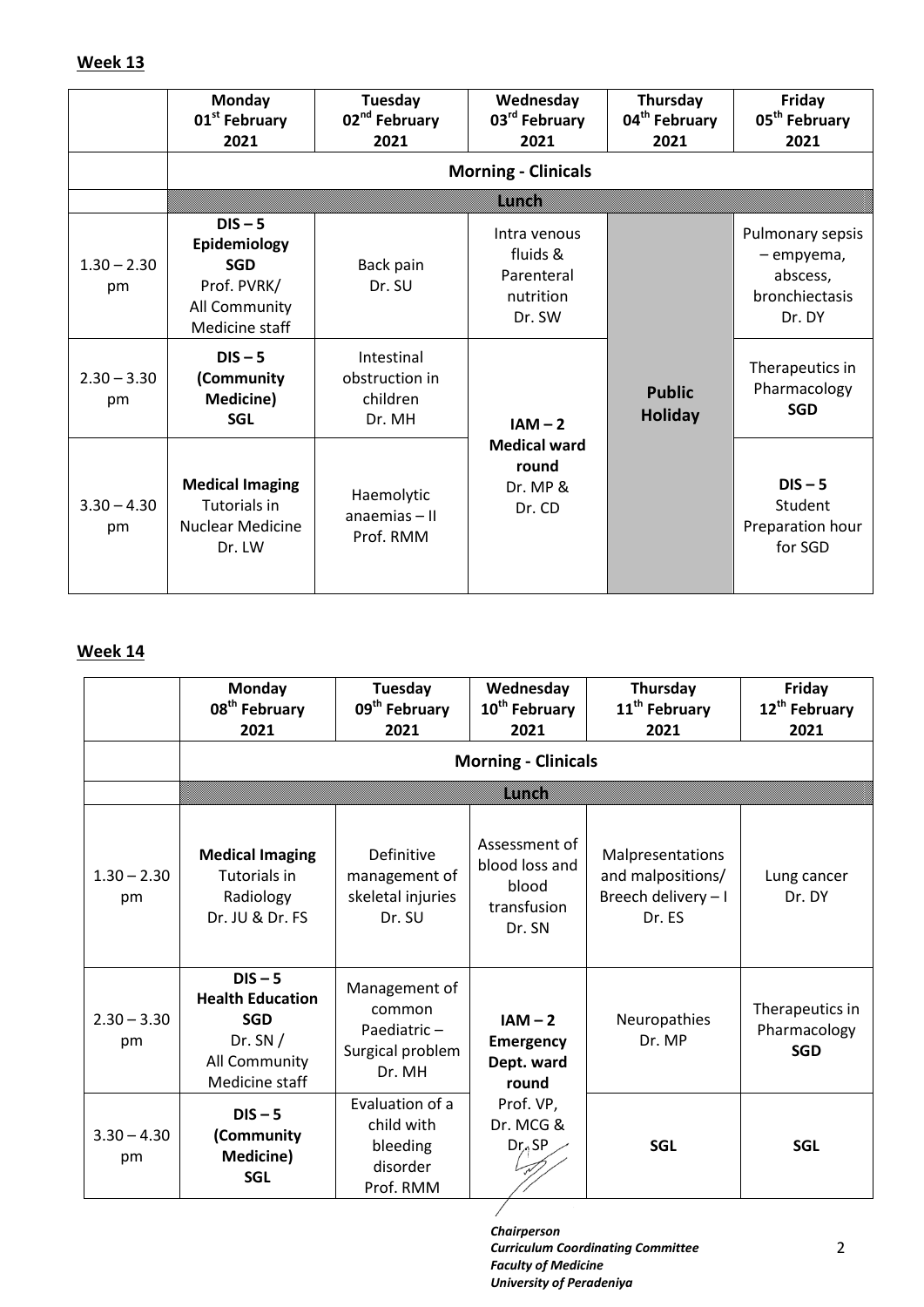## **Week 15**

|                     | <b>Monday</b><br>15 <sup>th</sup> February<br>2021 | Tuesday<br>16 <sup>th</sup> February<br>2021                  | Wednesday<br>17 <sup>th</sup> February<br>2021                              | Thursday<br>18 <sup>th</sup> February<br>2021                           | Friday<br>19 <sup>th</sup> February<br>2021   |
|---------------------|----------------------------------------------------|---------------------------------------------------------------|-----------------------------------------------------------------------------|-------------------------------------------------------------------------|-----------------------------------------------|
|                     |                                                    |                                                               | <b>Morning - Clinicals</b>                                                  |                                                                         |                                               |
|                     |                                                    |                                                               | Whoh                                                                        |                                                                         |                                               |
| $1.30 - 2.30$<br>pm | <b>Medical Imaging</b><br><b>SGL</b>               | Prevention of<br>hospital<br>acquired<br>infections<br>Dr. SU | Oxygen<br>Therapy<br>Dr. TJ                                                 | Malpresentations<br>and malpositions/<br>Breech delivery - II<br>Dr. ES | Addison<br>disease<br>Prof. AM                |
| $2.30 - 3.30$<br>pm | Therapeutics in<br>Pharmacology<br><b>SGD</b>      | Lymphatic<br><b>Disorders</b><br>Dr. JBR                      | $IAM - 2$<br><b>Obstetrics &amp;</b><br>Gynaecology<br>ward round<br>Dr. CR | Dermatology-I<br>Dr. CU                                                 | Therapeutics in<br>Pharmacology<br><b>SGD</b> |
| $3.30 - 4.30$<br>pm | <b>SGL</b>                                         | Bleeding<br>disorders<br>Prof. RMM                            |                                                                             | <b>SGL</b>                                                              | <b>SGL</b>                                    |

# **Week 16**

|                     | <b>Monday</b><br>22 <sup>nd</sup> February<br>2021 | <b>Tuesday</b><br>23 <sup>rd</sup> February<br>2021 | Wednesday<br>24 <sup>th</sup> February<br>2021          | Thursday<br>25 <sup>th</sup> February<br>2021 | Friday<br>26 <sup>th</sup> February<br>2021 |
|---------------------|----------------------------------------------------|-----------------------------------------------------|---------------------------------------------------------|-----------------------------------------------|---------------------------------------------|
|                     |                                                    |                                                     | <b>Morning - Clinicals</b>                              |                                               |                                             |
|                     |                                                    |                                                     | <b>Lunch</b>                                            |                                               |                                             |
| $1.30 - 2.30$<br>pm | <b>Medical Imaging</b><br><b>SGL</b>               | Vascular<br><b>Malformations</b><br>Dr. MH          | Anaesthesiology &<br><b>Critical Care</b><br><b>SGL</b> | Abnormal<br>menstruation<br>Dr. ES            |                                             |
| $2.30 - 3.30$<br>pm | Therapeutics in<br>Pharmacology<br><b>SGD</b>      | Vascular Trauma<br>Prof. KBG                        | $IAM - 2$<br>Psychiatry<br>ward round                   | Dermatology-<br>$\mathbf{II}$<br>Dr. CU       | <b>Public</b><br><b>Holiday</b>             |
| $3.30 - 4.30$<br>pm | <b>SGL</b>                                         | Coagulation<br>disorders<br>Prof. RMM               | Dr. SP                                                  | <b>SGL</b>                                    |                                             |
|                     |                                                    |                                                     |                                                         |                                               |                                             |

*Chairperson Curriculum Coordinating Committee Faculty of Medicine University of Peradeniya*